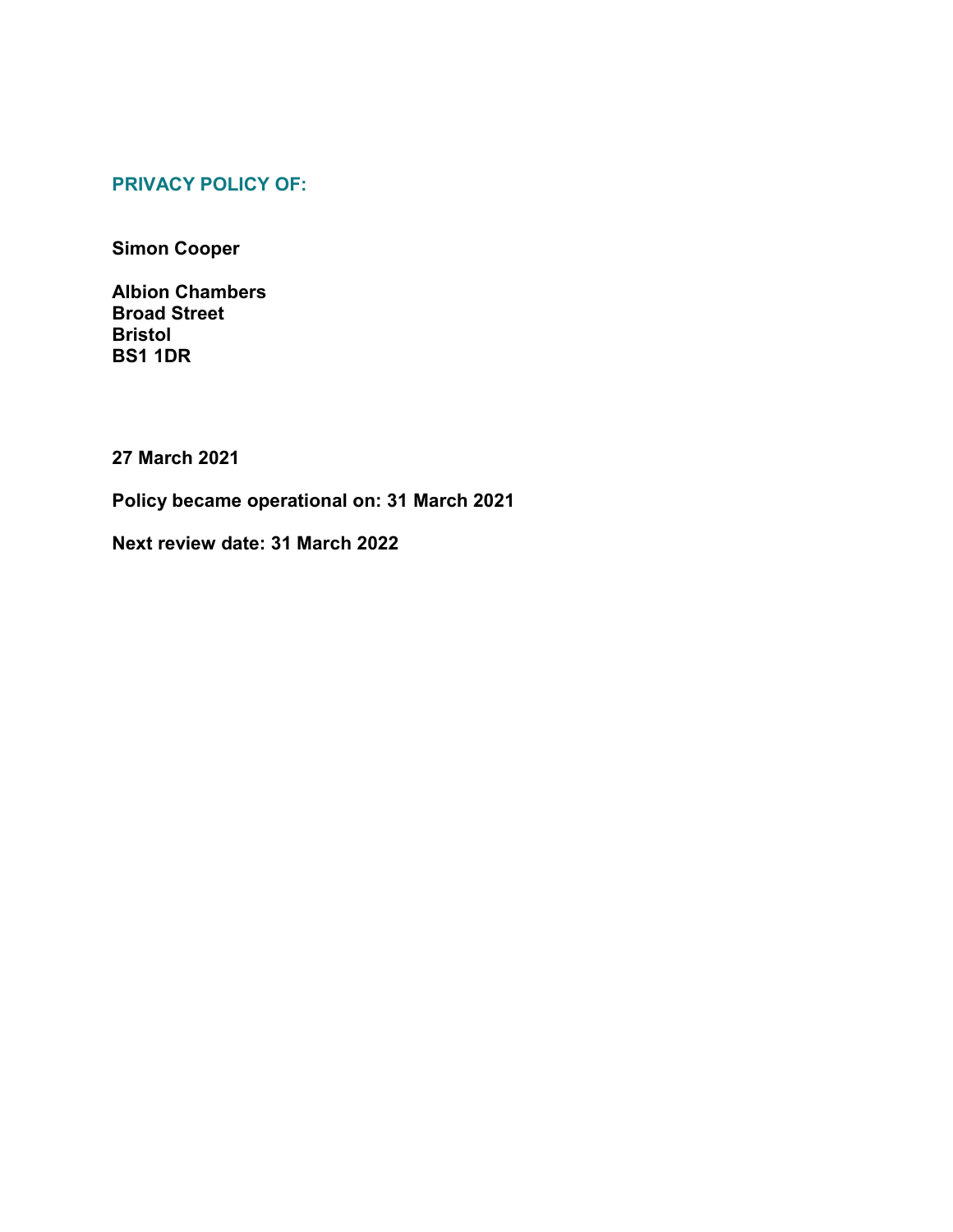## **Privacy Policy**

In order to provide legal advice and representation, I need to collect and hold personal information. This may be your personal data or information relating to other parties involved in the matter. I will take all possible steps to protect personal information. I will ensure that I do not do anything that may infringe your rights or undermine your trust. This privacy notice describes the information I collect about you, how it is used and shared, and your rights regarding it.

#### **Data controller**

I, Simon Cooper, am a member of Albion Chambers. I am registered with the Information Commissioner's Office (ICO) as a Data Controller for the personal data that I hold and process as a barrister. My registered address is Broad Street, Bristol, BS1 1DR and my ICO registration number is ZA227160.

If you need to contact me about your data or this privacy notice, you can reach me at simon.cooper@albionchambers.co.uk.

#### **Data collection**

All of the information that I hold about you is provided to, or gathered by, me in the course of your case and/or proceedings. Your solicitor and/or I will tell you why we need the information and how we will use it. In addition to the information you may provide to me or your solicitor, I also obtain information from other sources as follows:

- Information that is available publicly in registers, searches or in the media
- Other legal professionals including solicitors and barristers and their associates, trainees and staff
- Chambers staff
- Expert witnesses
- Prosecution bodies
- Regulatory, public or administrative bodies
- Court staff & officials
- Clients
- References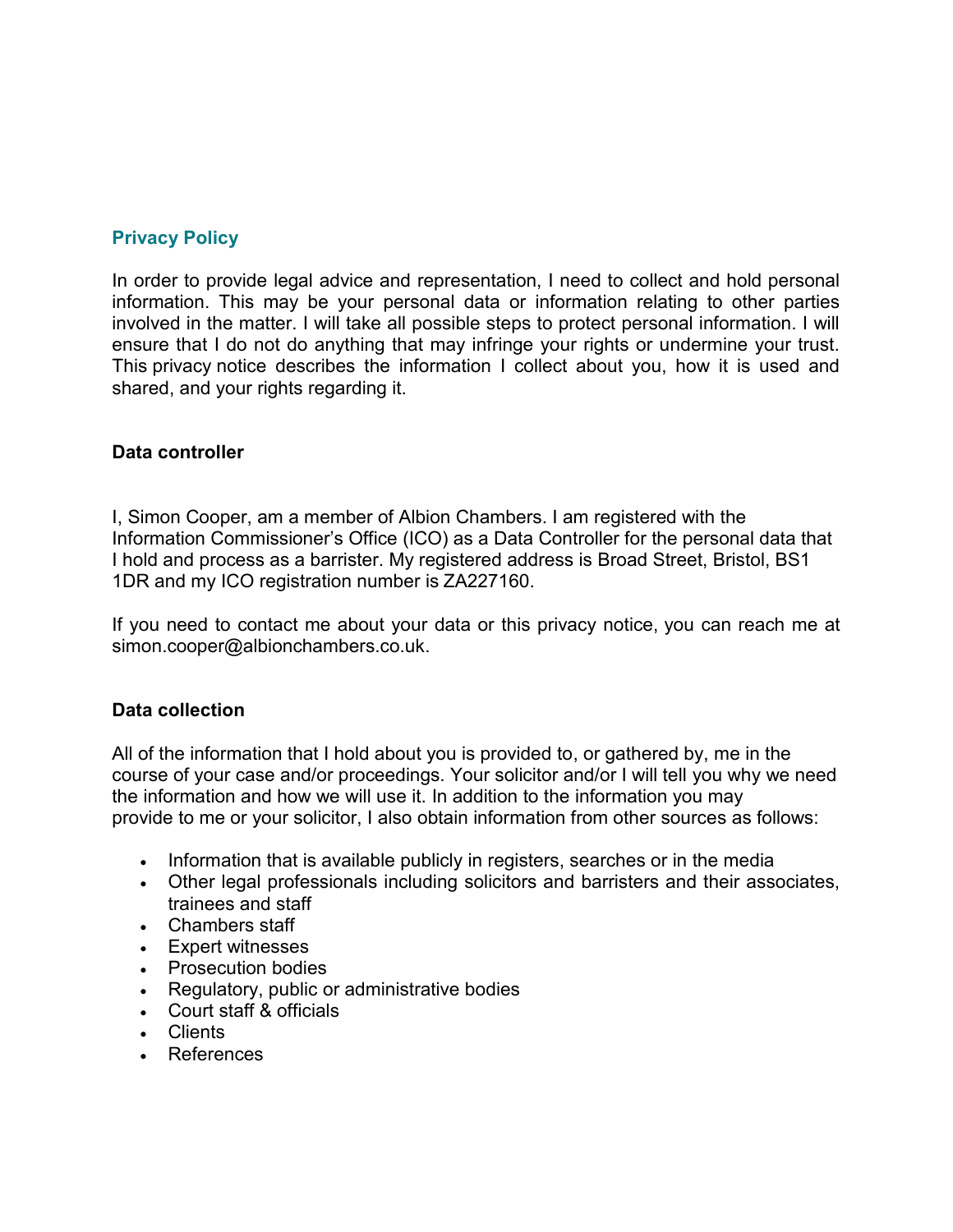### **What data do I process about you?**

Depending on the type of work, I collect and process both personal data and special categories of personal data as defined in the UK GDPR. This may include:

- Name
- **F** Fmail address
- Phone number
- Address
- Payment or bank details
- Date of birth
- Next of kin details
- **Details pertaining to education and employment**
- Information on your background & current circumstances
- Financial information.

Where relevant, I may also need to process special category personal data that reveals your:

- Racial or ethnic origin
- Political opinions
- Religious and philosophical beliefs
- Trade union membership
- Genetic data
- Biometric data for the purpose of uniquely identifying a natural person
- Data concerning health
- Sex life and sexual orientation.

On occasion, I may also process personal data relating to criminal convictions and offences.

#### **My lawful basis for processing your information**

In order that I can provide legal services and representation for you, I must process your personal data. The UK General Data Protection Regulation (the UK GDPR) requires that where I process personal data, I must have a lawful basis for doing so. The lawful bases identified in the UK GDPR that I seek to rely upon are as follows:

> **Consent of the data subject** – where this required, I will ensure that I have your specific consent for processing your data for the specified purposes. You will also have the right to withdraw your consent at any time. Where you do so this will not affect the legality of data processing which had taken place prior to your withdrawal of consent.

> **Performance of a contract with the data subject, or to take steps to enter into a contract.**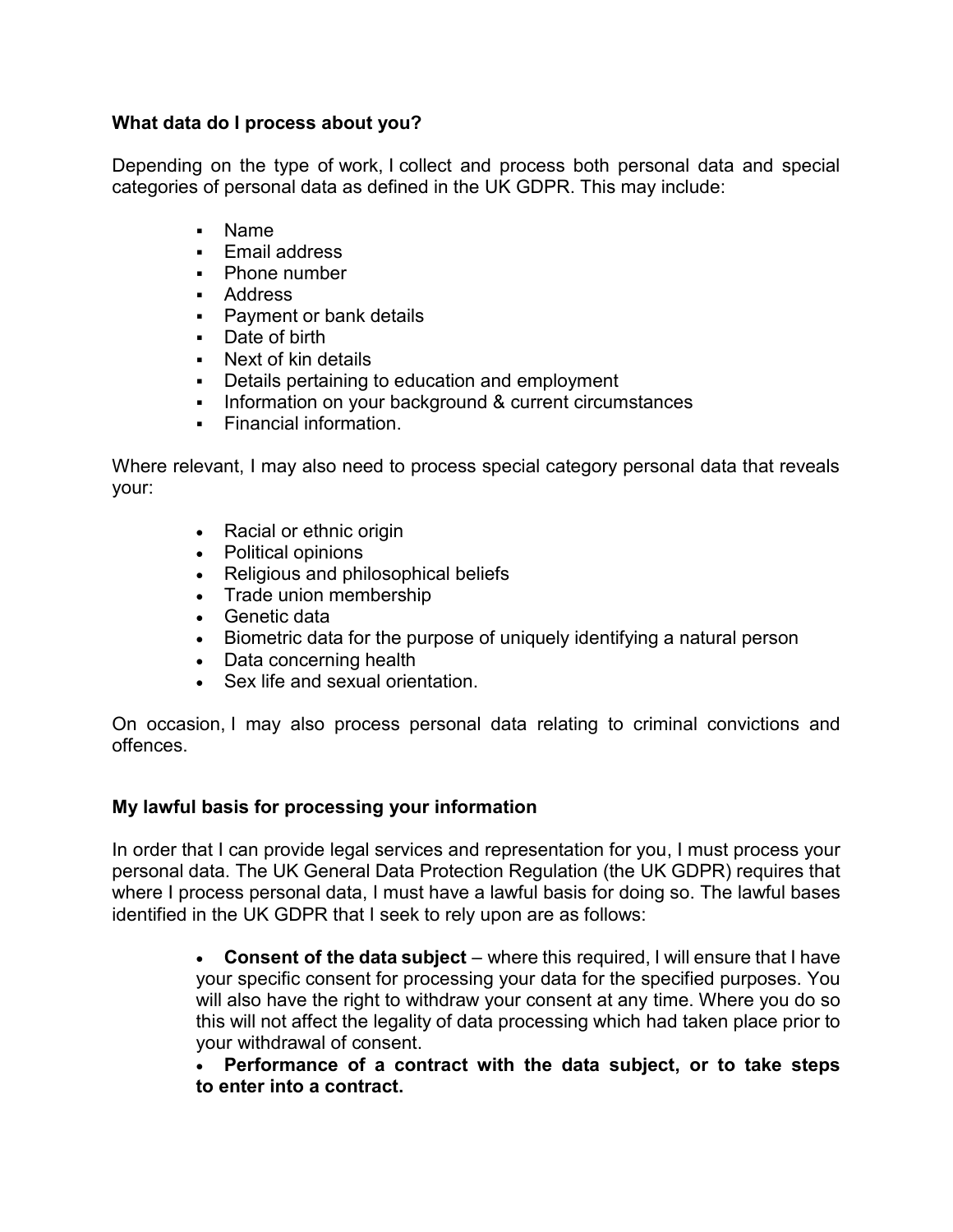**Compliance with a legal obligation** – to comply with various regulatory and professional obligations, e.g. filing tax returns with HMRC.

 **The legitimate interests of my business or a third party, except where such interests are overridden by the interests, rights or freedoms of the data subject.**

Examples of legitimate interests include but are not limited to:

- Provision of legal services and advice.
- For purposes of practice management, accounting and debt recovery;
- For completion of professional regulatory requirements.
- Processing for direct marketing purposes, or to prevent fraud.
- Reporting threats to public security.
- Such other purposes as set out below.

### **Special category processing**

The UK GDPR specifies that where I process special category data, I must rely upon certain exemptions in order to do so lawfully. The following exemptions are applicable in my practice

- 1. I have your explicit consent to do so; or
- 2. It is necessary for the exercise or defence of legal claims or judicial acts.

## **Criminal data processing**

On occasion, I process data relating to criminal offences where it is necessary for:

- The purpose of, or in connection with, any legal proceedings;
- The purpose of obtaining legal advice; or
- . The purposes of establishing, exercising or defending legal rights
- Where I have your explicit consent to do so.

#### **Purposes:**

#### **I use your personal information for the following purposes:**

- Provide legal advice and representation;
- Assist in training pupils and mini pupils;
- Investigate and address your concerns;
- Communicate with you about news, updates and events;
- Investigate or address legal proceedings relating to your use of my services,
- or as otherwise allowed by applicable law;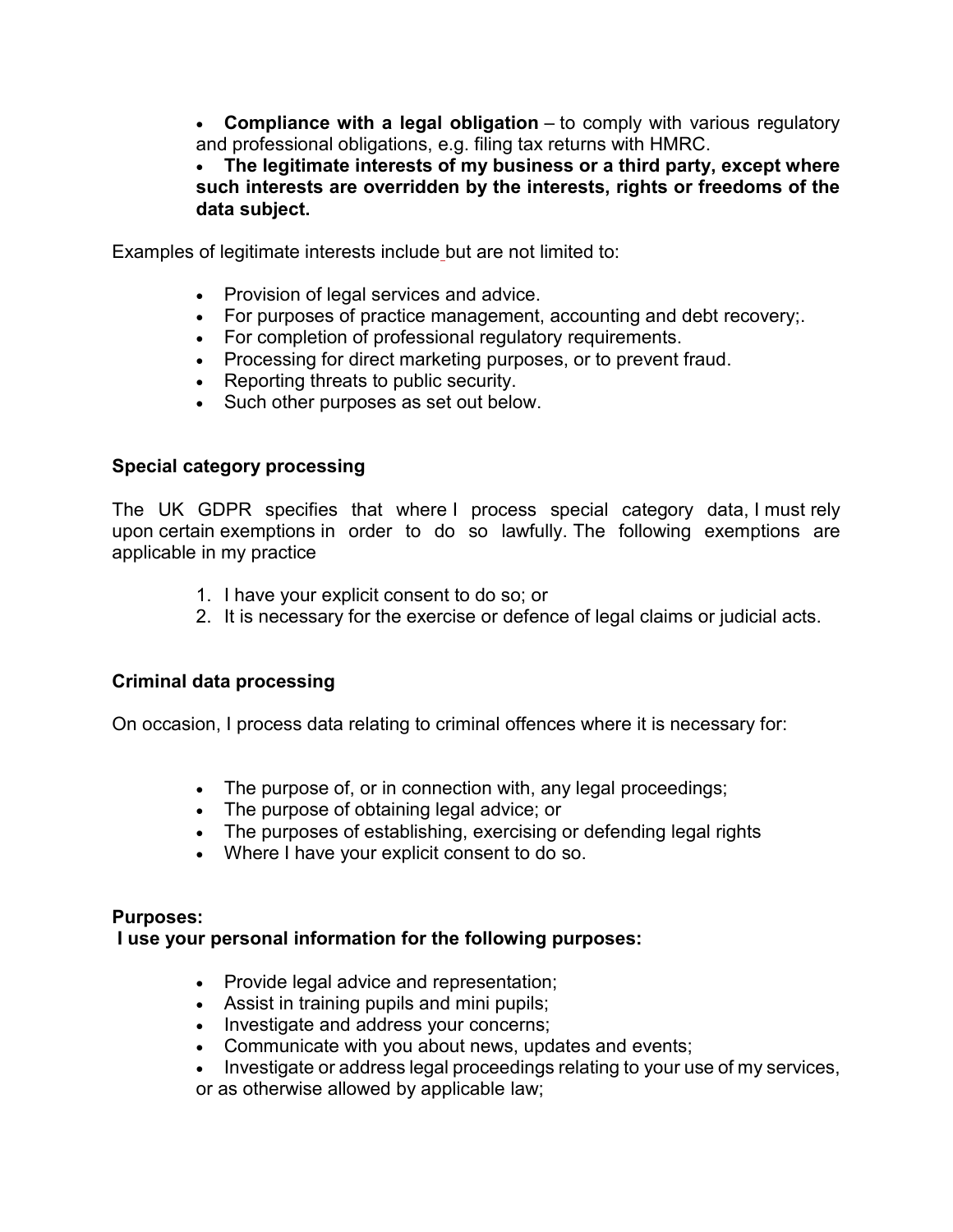- Make statutory returns as required;
- Assist in any tendering or panel membership applications;
- Assist in any other applications for the purpose of professional development or career progression;
- Communicate legal updates and judgments to other legal professionals;
- For marketing purposes.
- For the management and administration of my practice
- To recover debt
- To manage complaints with regulators
- Communications with regulators
- Where relevant to conduct anti money laundering, terrorist financing or conflict of interest checks

#### **In the course of processing your information to provide legal services to you, I may share your personal data with:**

- Instructing solicitors or other lawyers involved in your case;
- A pupil or mini pupil, under my training;
- Opposing counsel, for the purposes of resolving the case;
- Court Officials, including the Judiciary;
- Opposing lay clients

 My chambers' management and staff who provide administrative services for my practice;

- Expert witnesses and other witnesses;
- My regulator or legal advisors in the event of a dispute, complaint or other legal matter;

 Head of Chambers or complaints committee within my chambers, in the event of a complaint;

 Law enforcement officials, government authorities, or other third parties, to meet any legal obligations;

Legal directories, for the purpose of professional development;

 Any relevant panel or tendering committee, for the purpose of professional development;

- Accountants and banking officials;
- Regulators or arbitrators, where complaints or disputes arise;

 Any other party where I ask you for consent, and you consent, to the sharing.

• I may also be required to disclose your information to the Police or Intelligence services where required by law or pursuant to a court order

## **Transfers to third countries and international organisations**

I do not transfer any personal data to third countries or international organisations.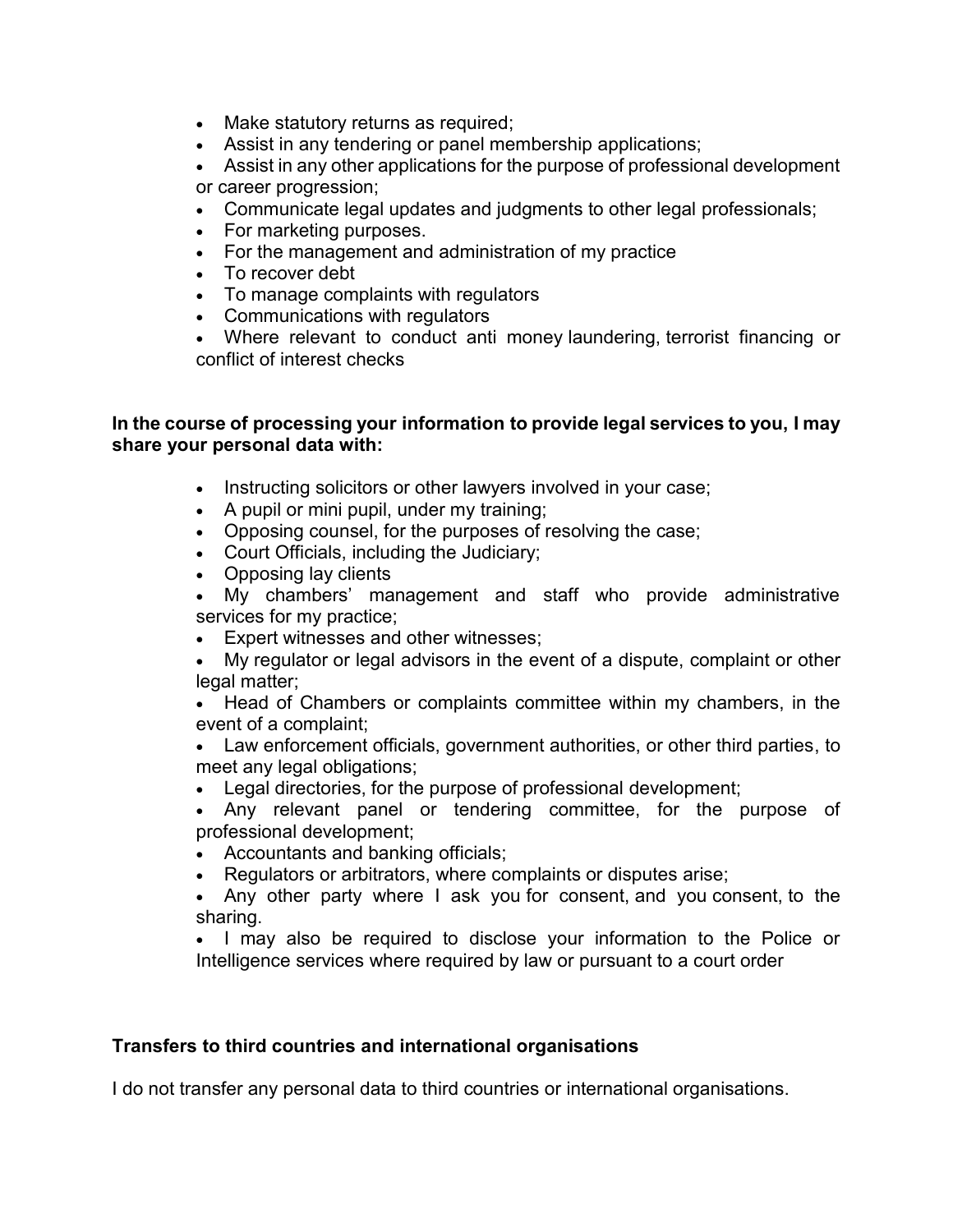**I retain your personal data** while you remain a client unless you ask me to delete it. My Retention and Disposal Policy (copy available on request) details how long I hold data for and how I dispose of it when it no longer needs to be held. I will delete or anonymise your information at your request unless:

- There is an unresolved issue, such as a claim or dispute;
- I am legally required to; or
- There are overriding legitimate business interests to do so.

I will typically retain case files for a period of 7 years following the conclusion of a case/matter or receipt of final payment, whichever is the latest. This reflects the period required by the Bar Mutual Indemnity Fund relating to potential limitation periods.

Where various pleadings and documents have been drafted, they may be retained for learning purposes and legal research. Where this is the case, I will anonymise the personal information/redact information which may identify an individual/risk assess the continued retention of the documents.

## **Your rights**

The UK GDPR gives you specific rights in terms of your personal data. For example, you have the right of access to the information I hold and what I use it for; you can ask for a copy of the personal information I hold about you.

You can ask me to correct any inaccuracies with the personal data I hold, and you can ask me to stop sending you direct mail or emails or, in some circumstances, ask me to stop processing your details.

Finally, if I do something irregular or improper with your personal data, you can complain to the ICO if you are unhappy with how I have processed your information or dealt with your query. You may also seek compensation for any distress you are caused or loss you have incurred.

You can find out more information from the ICO's website:

http://ico.org.uk/for the public/personal information

#### **Accessing and correcting your information**

You may request access to, correction of, or a copy of your information by contacting me at simon.cooper@albionchambers.co.uk.